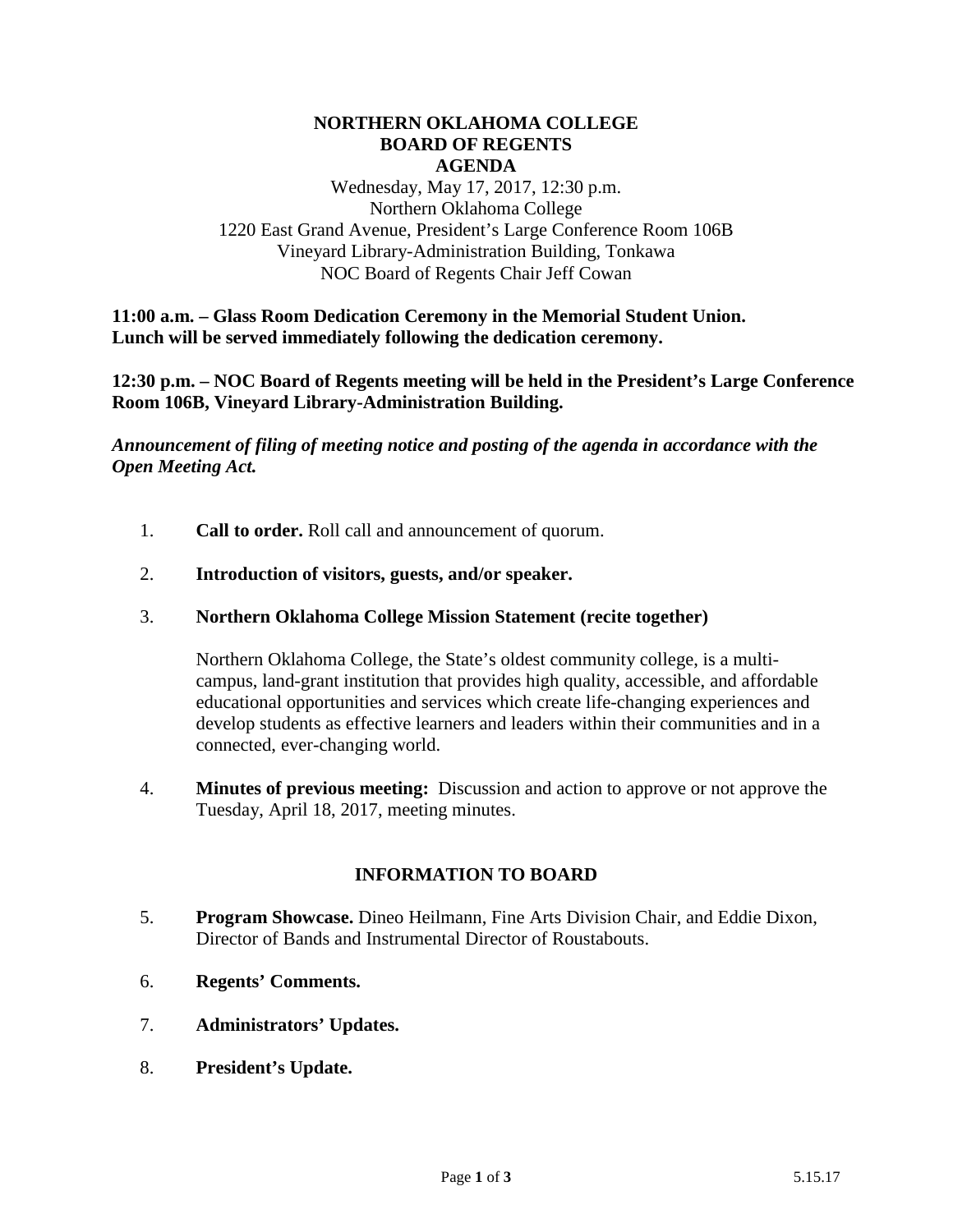# 9. **Other reports.**

- a. Personnel Actions
- b. Faculty Intent to Rehire List
- c. Stillwater Facility Update
- d. Housing Update
- e. State Funding Status Update

## 10. **The New Criteria for Accreditation.** Higher Learning Commission

#### **BOARD ACTION**

## **Discussion and action to approve or not approve the following:**

- 11. **Residence Halls Rate Modifications.** Consider approval for FY2017-2018 Rates for Residence Halls.
- 12. **Student Handbook.** Consider approval of FY2017-2018 Student Handbook.
- 13. **Athletic Handbook.** Consider approval of FY2017-2018 Athletic Handbook.
- 14. **2018 NOC Board of Regents Meeting Dates.** Consider approval of 2018 NOC Board of Regents meeting dates.
- 15. **Monthly Financial Report.** Consider approval of monthly financial report.
- 16. **Monthly Purchases.** Consider approval of monthly purchases.
- 17. **Monthly Allocation Request.** Consider approval of the monthly allocation request for various projects.
- 18. **Increase Rates for Residential Rental Properties, Facility Rental Fees and Facility Usage Fees.** Consider approval for FY2017-2018 Rates for Residential Rental Properties, Facility Rental Fees and Facility Usage Fees.
- 19. **Vote to go into Executive Session.**
- 20. **Executive Session.** Possible vote to go into executive session pursuant to Title 25, Oklahoma Statutes  $307(B)(1)$ , for the purpose of discussing the employment, hiring, appointment, promotion, demotion, disciplining or resignation of any individual salaried public officer or employee.
- 21. **Vote to return to open session.**
- 22. **Discussion and possible action of the employment, hiring, or appointment of the President of Northern Oklahoma College.**